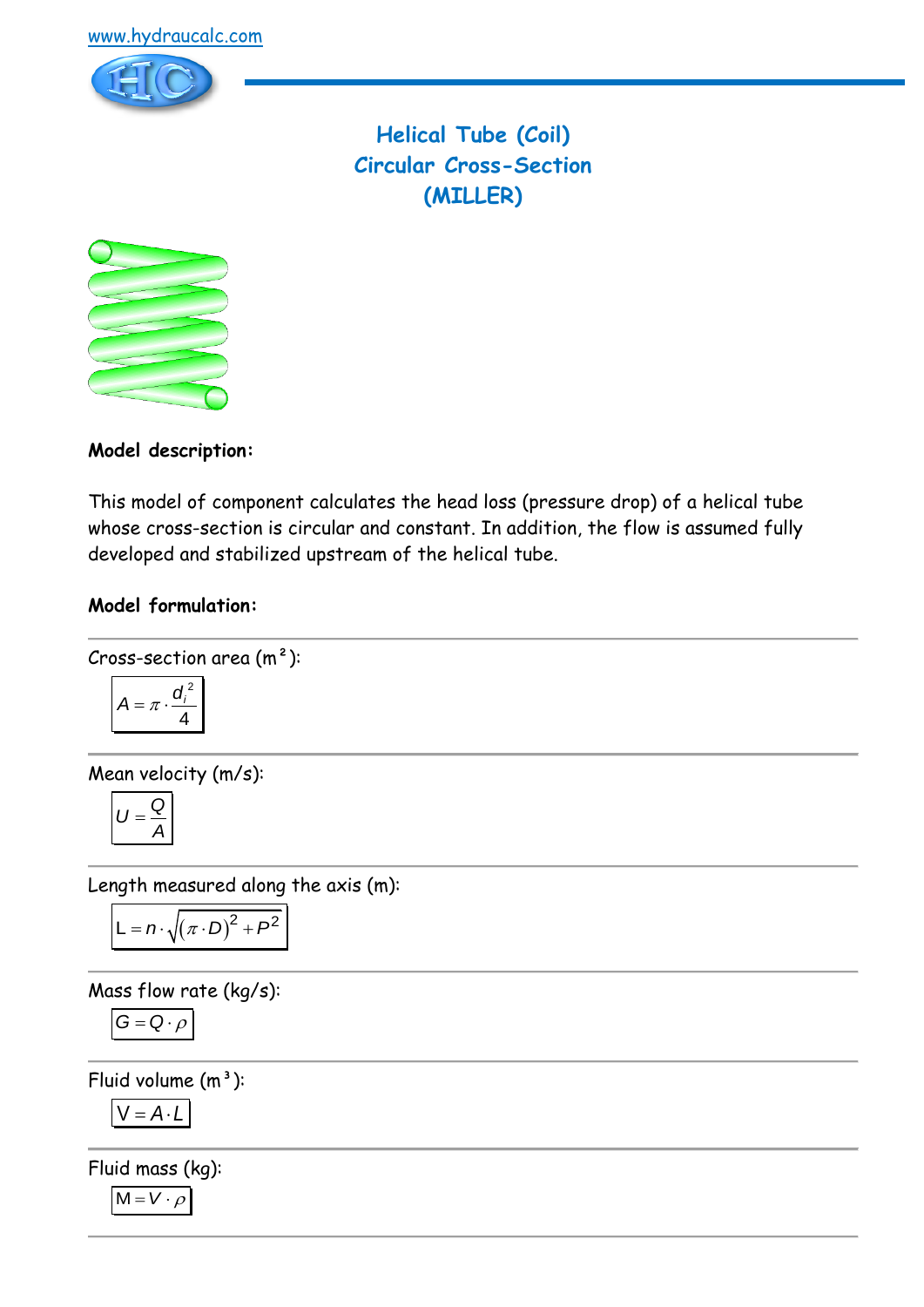Reynolds number:

$$
\mathsf{Re} = \frac{U \cdot d_i}{v}
$$

Local resistance coefficient:





$$
K_{lam} = f(K_{turb}, \text{Re}_1)
$$
 ([1] figure 14.31)

where:

K $_{\rm turb}$  is the local resistance coefficient in turbulent regime (K $_{\rm b}$  for Re =  $10^4$  equation 9.8)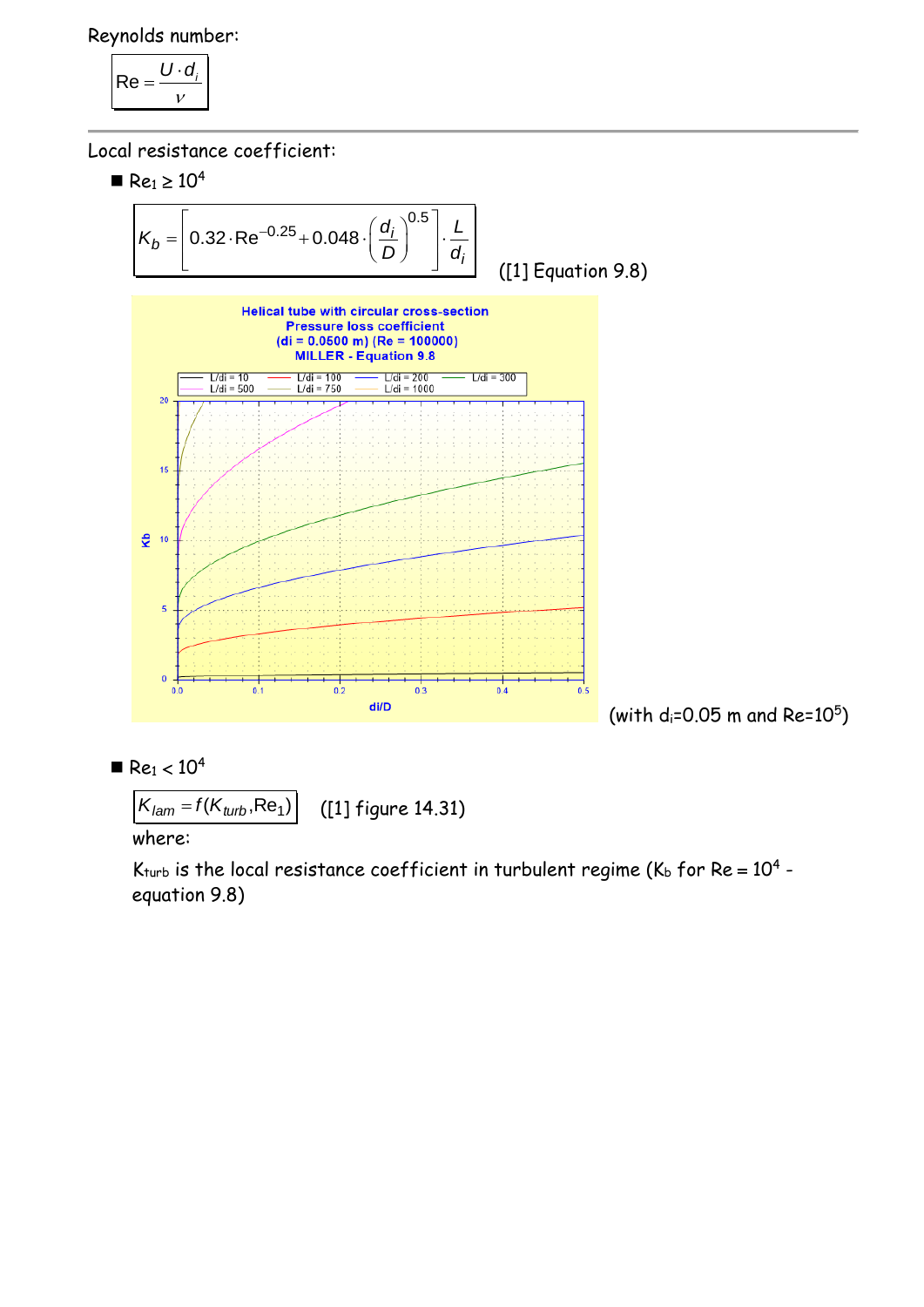

Total pressure loss coefficient (based on the mean velocity in the helical tube)

 $\blacksquare$  turbulent flow (Re  $\geq 10^4$ ):

$$
K=K_{b}
$$

 $\blacksquare$  laminar flow (Re < 10<sup>4</sup>):

$$
K=K_{lam}
$$

Total pressure loss (Pa):

$$
\Delta P = K \cdot \frac{\rho \cdot U^2}{2}
$$
 (1) equation 8.1b)

Total head loss of fluid (m):  $\Gamma$ 

$$
\Delta H = K \cdot \frac{U^2}{2 \cdot g}
$$

([1] equation 8.1a)

Hydraulic power loss (W):

$$
Wh = \Delta P \cdot Q
$$

Darcy friction factor:

$$
f = f\left(\text{Re}, \frac{k}{d_i}\right)
$$

with: k = 0 (hydraulically smooth tube)

See Straight Pipe - [Circular Cross-Section and Roughness Walls \(MILLER\)](../../Tuyau%20rectiligne/Tuyau%20rectiligne%20-%20Section%20circulaire/MILLER%20(roughness%20walls).htm)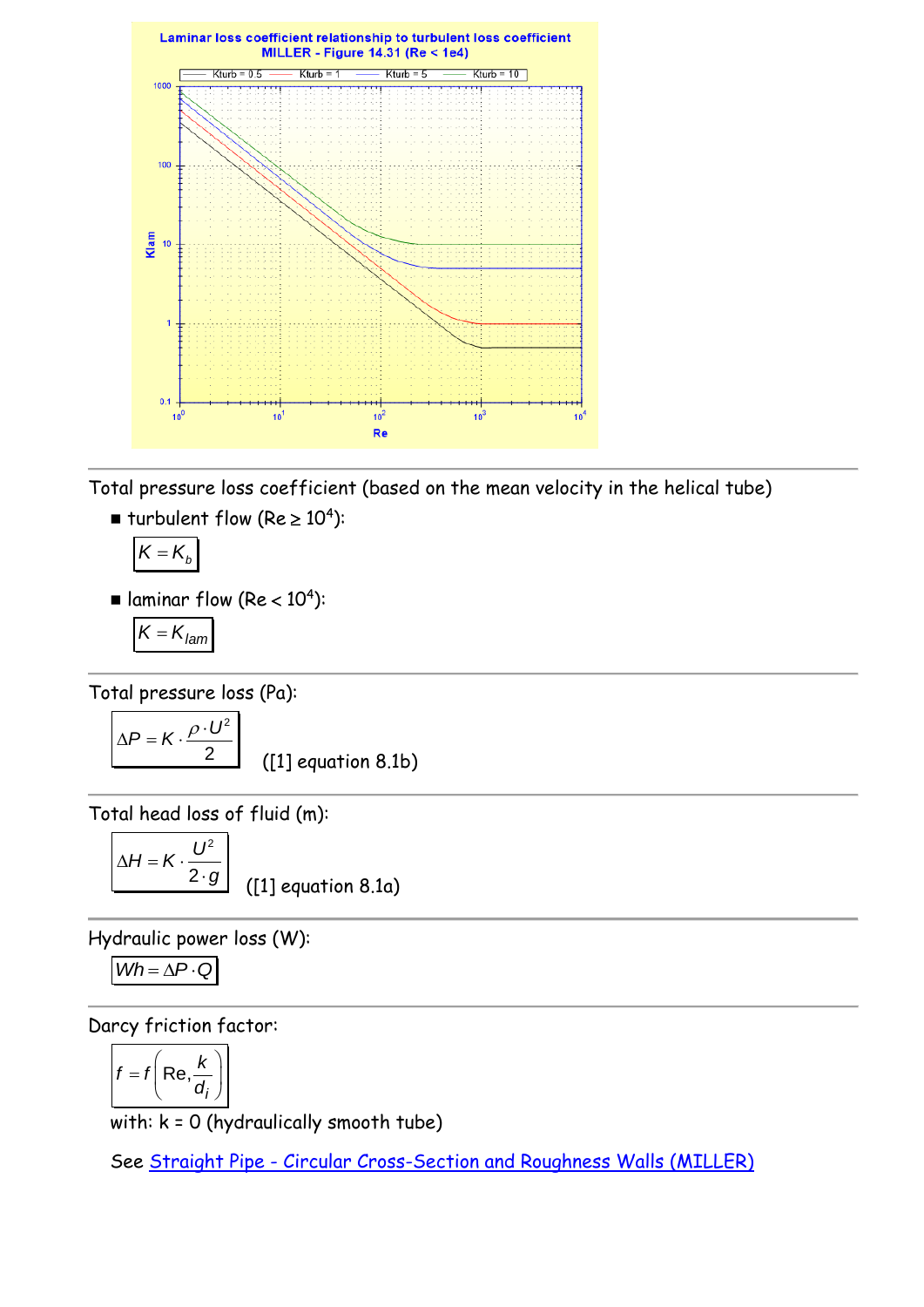

Straight length of equivalent pressure loss (m):

$$
L_{eq} = K \cdot \frac{d_i}{f}
$$

# **Symbols, Definitions, SI Units:**

| $d_i$ |  |  |  | Helical tube internal diameter (m) |  |  |
|-------|--|--|--|------------------------------------|--|--|
|-------|--|--|--|------------------------------------|--|--|

- $A$  Cross-section area  $(m<sup>2</sup>)$
- $Q$  Volume flow rate  $(m^3/s)$
- U Mean velocity (m/s)
- P Pitch of the helical tube (m)
- n Number of turns constituting the helical tube ()
- L Length measured along the axis (m)
- D Diameter of curvature of the helical tube (m)
- G Mass flow rate (kg/s)
- $V$  Fluid volume  $(m<sup>3</sup>)$
- M Fluid mass (kg)
- Re Reynolds number ()
- $K_b$  Local resistance coefficient for  $Re = 10^4$  ()
- $K_{lam}$  Local resistance coefficient for  $Re < 10^4$  ()
- K Total pressure loss coefficient (based on the mean velocity in the helical tube) ()
- $\Delta P$  Total pressure loss (Pa)
- $AH$  Total head loss of fluid  $(m)$
- Wh Hydraulic power loss (W)
- f Darcy friction factor ()
- Leq Straight length of equivalent pressure loss (m)
- $\rho$  Fluid density (kg/m<sup>3</sup>)
- $v$  Fluid kinematic viscosity  $(m^2/s)$